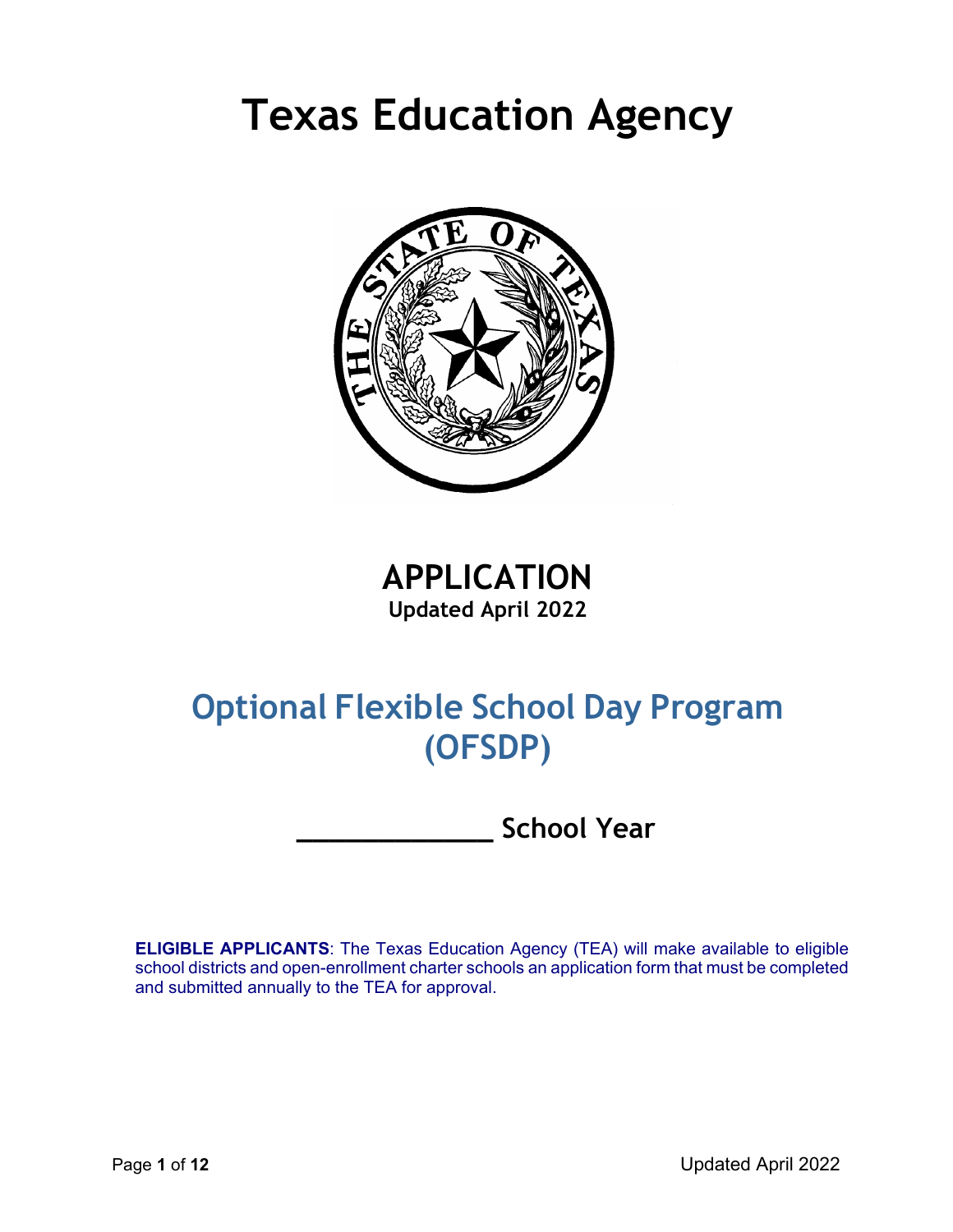## **Definition of Program Provisions**

#### **Eligible Students**

A student in any grade level is eligible to participate in an OFSDP authorized under the [TEC, §29.0822,](http://www.statutes.legis.state.tx.us/Docs/ED/htm/ED.29.htm#29.0822) if the student is:

- at risk of dropping out of school, as defined by the  $TEC$ ,  $\S29.081$ ,
- attending a campus implementing an approved innovative campus plan,
- attending a TEA-designated ECHS as defined by the TEC, \$29.908, P-TECH, or ICIA,
- attending a community-based dropout recovery education program, as defined by the TEC,  $\S29.081(e-1)$ [or \(e-2\),](https://statutes.capitol.texas.gov/SOTWDocs/ED/htm/ED.29.htm#29.081) or
- not meeting attendance requirements under the [TEC, §25.092,](https://statutes.capitol.texas.gov/Docs/ED/htm/ED.25.htm#25.092) resulting in denied credit for one or more classes in which the student has been enrolled.

#### **AND**

There must be an agreement in writing to the student's participation:

- by the student, if the student is over 18 years of age; or
- by the student and the student's parent or person standing in parental relation to the student, if the student is less than 18 years of age and not emancipated by marriage or court order.

#### **Assessment**

The student must take the required state assessments specified under the TEC, [§39.023,](https://statutes.capitol.texas.gov/Docs/ED/htm/ED.39.htm#39.023) during the regularly scheduled assessment calendar.

#### **Participation in University Interscholastic League (UIL)**

A student enrolled in an OFSDP under the TEC, [§29.0822,](https://statutes.capitol.texas.gov/Docs/ED/htm/ED.29.htm#29.0822) may participate in a competition or other activity sanctioned or conducted under the authority of the University Interscholastic League (UIL) only if he or she meets all UIL eligibility criteria.

#### **Attendance Credit**

A student attending an OFSDP under the TEC, §29.0822, may be counted in average daily attendance (ADA) for purposes of funding under the TEC, Chapters 46, 48, and 49, only for the actual number of contact hours the student receives, not to exceed 720 hours or 43,200 minutes per 12-month period. **Students enrolled in the traditional program for part of the year and the OFSDP program for part of the year may not earn more than one ADA.**

#### **Board Approval**

The board of trustees of a school district must include the OFSDP as an item on a regular agenda for a board meeting. Board of trustees of a school district must discuss the progress of the program before approving the program and applying to operate an OFSDP (see AppendixTwo).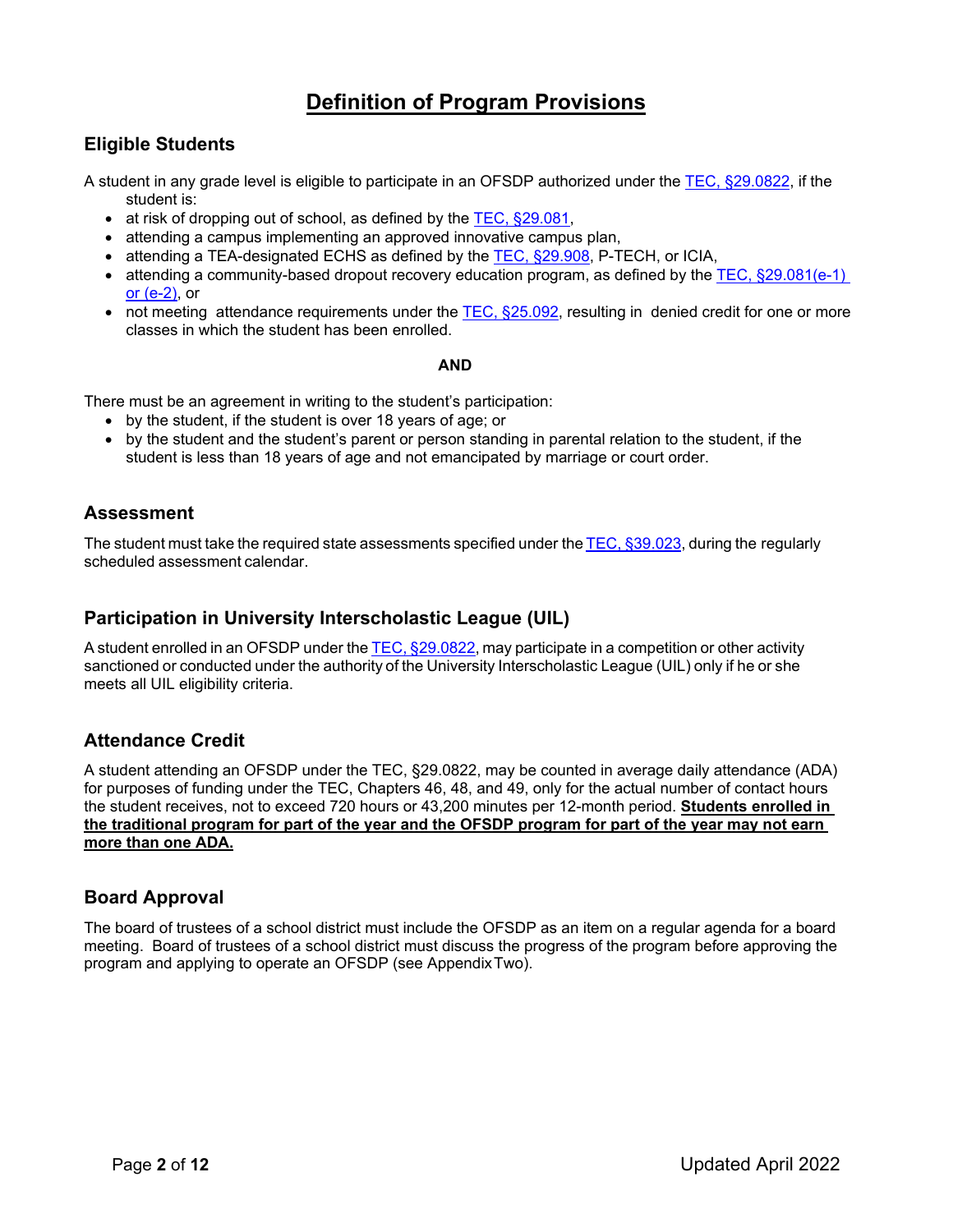### **Continuation or Revocation of Program Authorization**

Applications are approved for a period of one (1) school year. Continuation of the approval for the OFSDP will be contingent on the demonstrated success of the program. Determination of success will include a review and analysis of data provided in the mandatory final progress report(s). The commissioner of education may revoke authorization for participation in the OFSDP after consideration of relevant factors, including performance of students participating in the program on assessment instruments required under the TEC, Chapter 39; the percentage of students participating in the program who graduate from high school; and other criteria agreed to in the application and adopted by the commissioner of education. A decision to revoke approval of the program by the commissioner of education is final and may not be appealed.

#### **Reporting Requirements**

Following approval of the application, the applicant may be required to submit progress reports based on criteria selected by the applicant and agreed to by the commissioner. When requested, reports will require applicants to disclose the overall progress of the students in the program, the number of students enrolled in the program (disaggregated by ethnicity, age, gender, and socioeconomic status), the number of students graduating from high school (disaggregated by ethnicity, age, gender, and socioeconomic status), and additional criteria selected by the applicant and agreed to by the commissioner. The TEA will provide notice to applicants and additional instructions for completion of reports at least 45 days before the date a report is due, or as soon as possible, in order to give school districts and charter schools adequate time to prepare and submit the reports to the TEA. The TEA may request additional reports as necessary to monitor and assess progress of students participating in the program.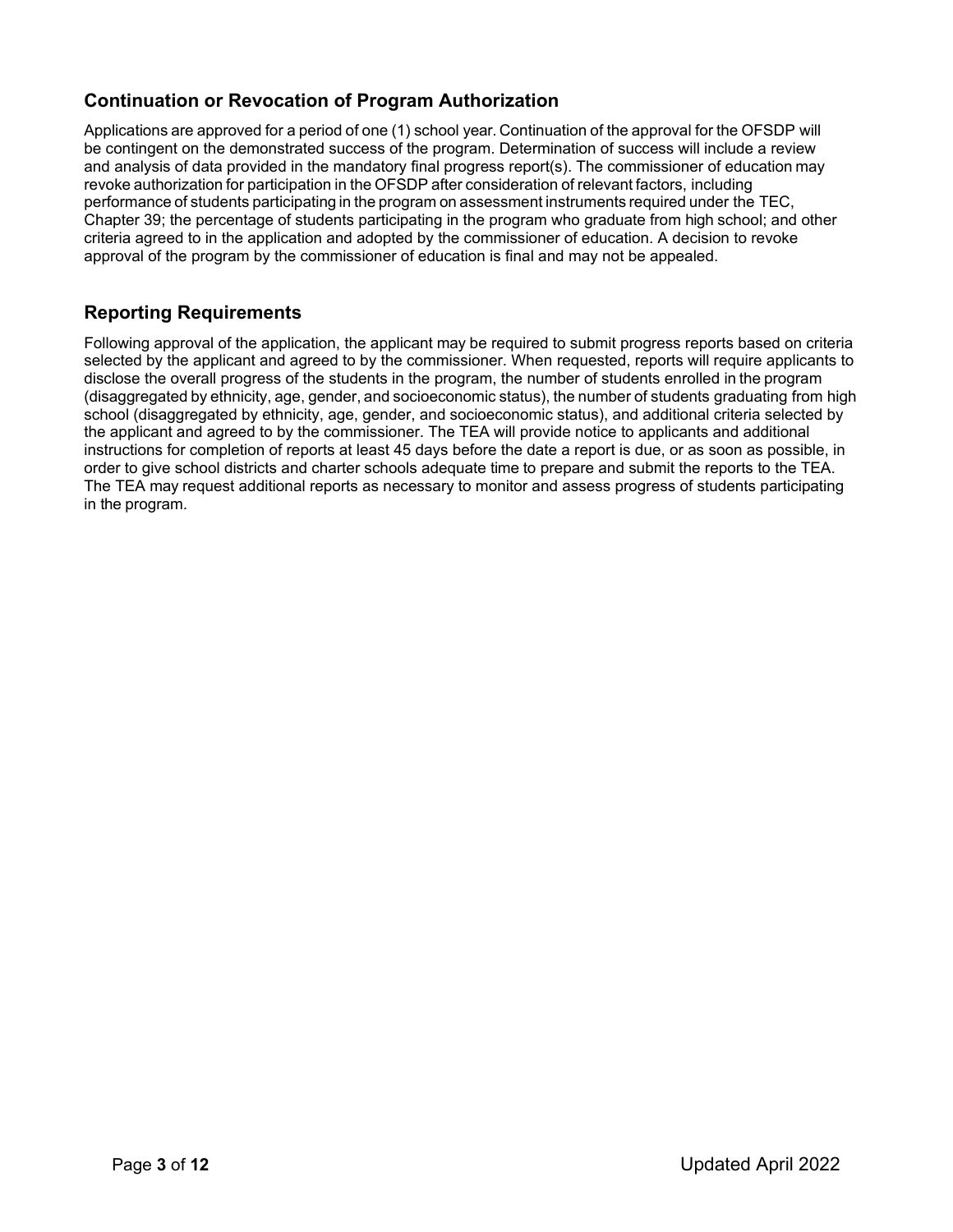## **Provisions of Agreement**

#### **Article I – Parties to Agreement**

This agreement is entered into by and between the Texas Education Agency, an agency of the State of Texas, hereinafter referred to as the "TEA,"and

(Legal Name of School District or Open-Enrollment Charter School)

located at

(Physical Address)

hereinafter referred to as "district."

#### **Article II – Period of Agreement**

The period of the agreement, as detailed by participating campus in **Appendix 5**, is for a maximum of one (1) school year plus an additional thirty (30) school days if the district is applying for credit recovery. **Note that the agreement term is subject to annualrenewal.**

#### **Article III – Purpose of Agreement**

The district must perform all the functions and duties set out in the agreement, the authorizing program statute, and applicable regulations.

#### **Article IV – Reporting Requirements**

The district may be required to submit progress reports based on criteria selected by the applicant and agreed to by the commissioner. The TEA may request additional reports as necessary to monitor and assess progress of students participating in theprogram.

#### **Article V – General and Special Provisions to the Agreement**

Attached hereto and made a part hereof by reference is each of the provisions indicated below with an "X" beside it:

|              | Appendix One, Assurances                                                                                |
|--------------|---------------------------------------------------------------------------------------------------------|
| $\mathbf{H}$ | Appendix Two, Board Approval                                                                            |
| $\Box$       | Appendix Three, Attendance and Compliance Procedures of Proposed Program (Attach PDF File)              |
| $\mathsf{F}$ | Appendix Four, Contact Sheet                                                                            |
|              | Appendix Five, Participating Campuses, Student Eligibility, and Period of Agreement (Attach Excel File) |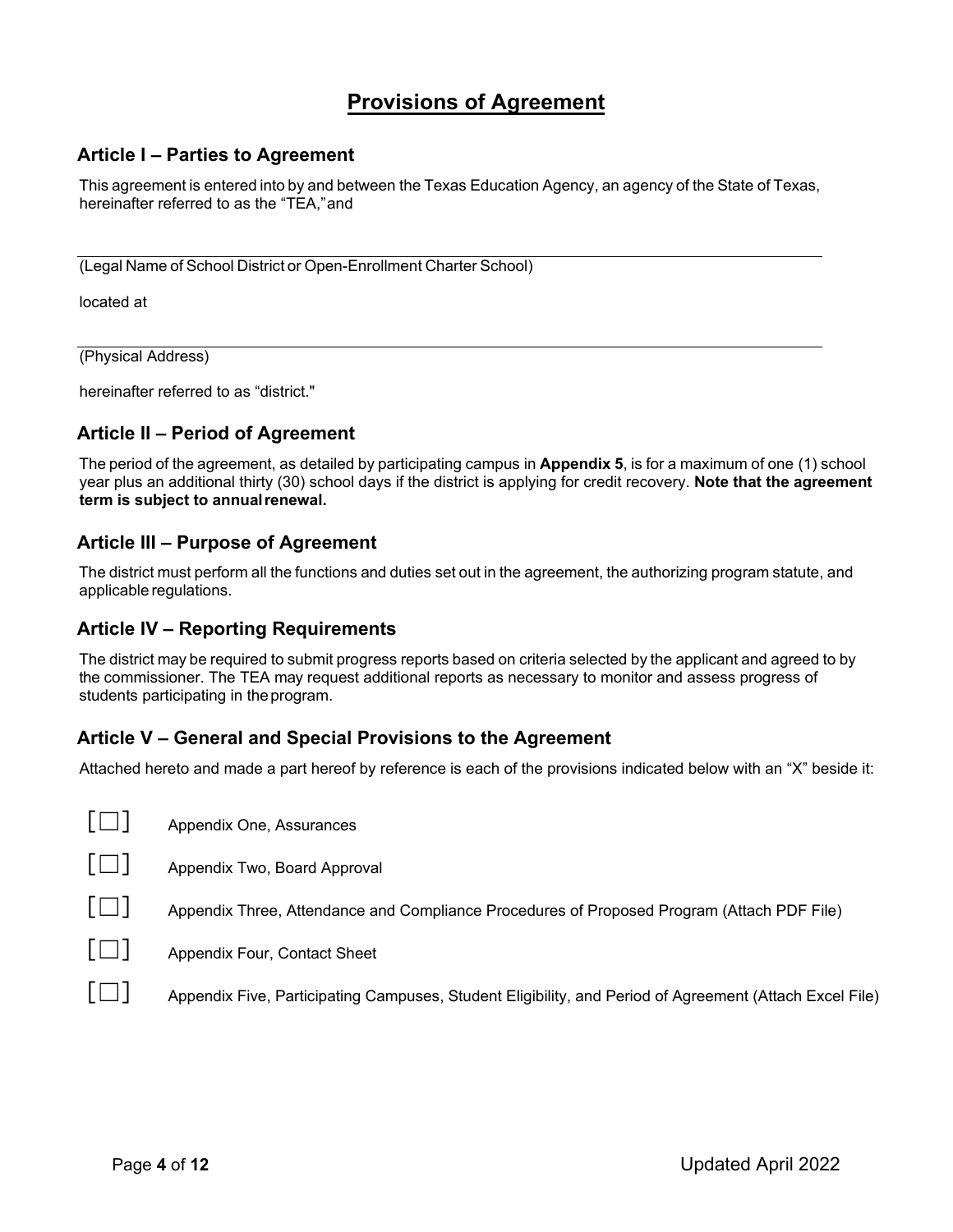#### **Article VI – Application Process**

- For questions or assistance regarding this application, email [opflex@tea.texas.gov](mailto:opflex@tea.texas.gov) or call 512-463-9294.
- Applications should be submitted 30 days prior to the start of the program. Start date(s) on Appendix 5 should be at least thirty (30) days after the application is submitted.
- Applications submitted by July 15th should be approved by August 15th.
- Email the complete application and attachments to: [opflex@tea.texas.gov.](mailto:opflex@tea.texas.gov)
- Email subject line should indicate: OFSDP Application District Name, County District Number

#### **Article VII – Agreement**

AGREED and accepted on behalf of the school district or open-enrollment charter school to be effective on the earliest date written above by a person authorized to bind the district.

Typed Name

Authorized Signature

Typed Title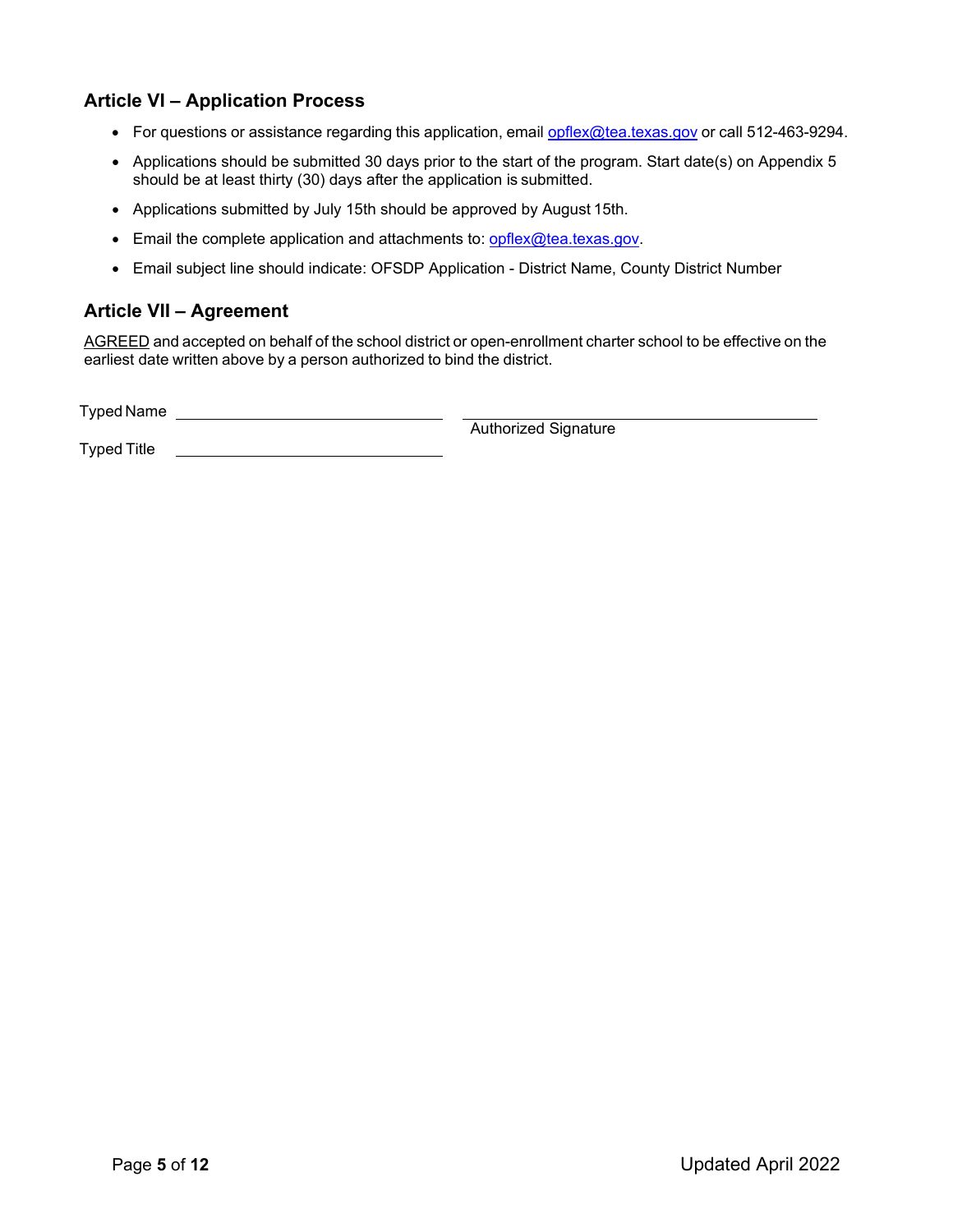## **Appendix One Assurances**

**The definition of terms of the application applies to this Appendix One, Assurances. The school district or open-enrollment charter school hereinafter called "district" does hereby certify and agree to the following conditions of the agreement.**

#### **Page limit: Submit no additional pages for Appendix One. All information requested must be included with this form.**

The district agrees to enroll only eligible students to participate in an OFSDP authorized under this application. A student is eligible to participate in an OFSDP authorized under the TEC, §29.0822, if:

- 1. the student meets one of the following conditions:
	- the student is at risk of dropping out of school, as defined by the [TEC, §29.081;](https://statutes.capitol.texas.gov/Docs/ED/htm/ED.29.htm#29.081) or
	- the student is attending a campus implementing an approved innovative campus plan; or
	- the student is attending a community-based dropout recovery education program, as defined by the [TEC, §29.081\(e-1\)](https://statutes.capitol.texas.gov/SOTWDocs/ED/htm/ED.29.htm#29.081) or (e-2); or
	- the student is attending a campus with an approved early college high school program designation as defined by the [TEC, §29.908;](https://statutes.capitol.texas.gov/Docs/ED/htm/ED.29.htm#29.908) or
	- $\bullet$  the student, as a result of attendance requirements under the TEC,  $\$25.092$ , will be denied credit for one or more classes in which the student has been enrolled.

#### **and**

- 2. there is an agreement in writing to the student's participation
	- by the student, if the student is over 18 years of age; or
	- by the student and the student's parent or person standing in parental relation to the student, if the student is less than 18 years of age and not emancipated by marriage or court order.

The district agrees:

- 1. to administer mandatory assessment instruments during the regular assessment cycle to students enrolled inOFSDPs;
- 2. to ensure all instructional materials and facilities are comparable or exceed the required standards for students in similar programs;
- 3. that the students participating in an OFSDP will not be isolated from other academic and vocational programs of the school district and that all students will have access to school counselors for preand post-entry counseling, academic or personal counseling, and career counseling;
- 4. to provide faculty and administrators with baccalaureate or advanced degrees, highly qualified staff, and certified teachers as required by 19 Texas [Administrative](https://texreg.sos.state.tx.us/public/readtac%24ext.TacPage?sl=R&%3Bapp=9&%3Bp_dir&%3Bp_rloc&%3Bp_tloc&%3Bp_ploc&%3Bpg=1&%3Bp_tac&%3Bti=19&%3Bpt=2&%3Bch=129&%3Brl=1027) Code §129.1027 for the program;
- 5. to adopt a policy that does not penalize students participating in an OFSDP in accordance with the 90% rule (TEC, §25.092[a]) or the 75% to 90% rule for class credit (TEC, §25.092[a-1]);
- 6. to adopt a policy to require students to attend regularly scheduled instruction for the OFSDP with penalties for nonattendance including filing truancy charges, if appropriate;
- 7. to track the number of minutes the student receives instruction each day and to complywith applicable sections of the [Student Attendance Accounting](https://tea.texas.gov/Finance_and_Grants/Financial_Compliance/Student__Attendance_Accounting_Handbook/) Handbook.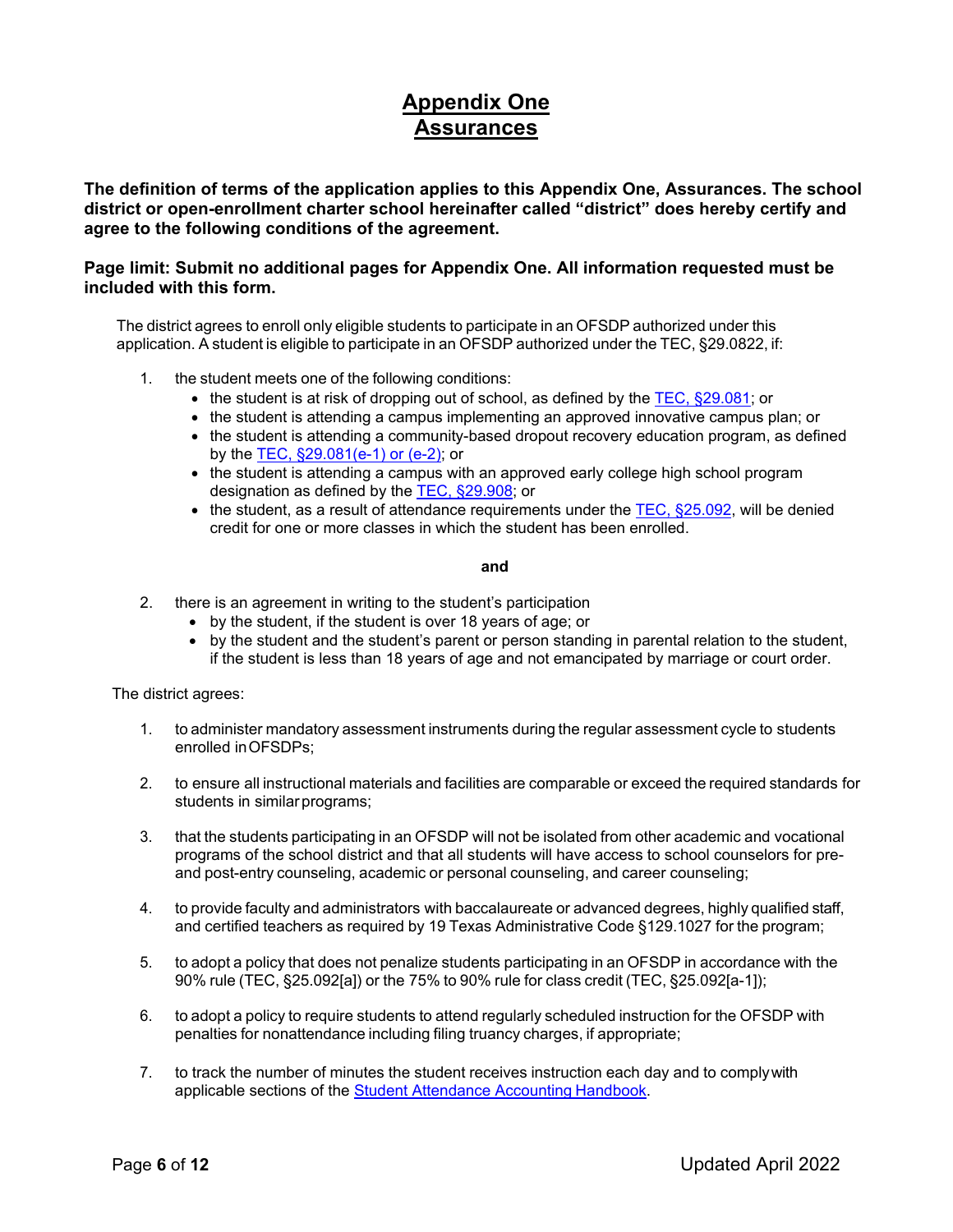- 8. to comply with all reporting requirements established by the TEA;
- 9. not to discriminate based on disability, race, color, national origin, religion, or sex; and
- 10. to prohibit a student participating in an OFSDP from participating in a competition or other activity sanctioned or conducted under the authority of the UIL unless the student meets all UIL eligibility requirements.

**AGREED** and accepted terms and conditions of Appendix One on behalf of the school district or openenrollment charter school by persons authorized to bind the district.

| Name, Title, and Telephone Number of School Board President                                             |      |
|---------------------------------------------------------------------------------------------------------|------|
| Signature of SchoolBoard President                                                                      | Date |
| Name, Title, and Telephone Number of District Superintendent or Charter School Chief Operations Officer |      |

Signature of Person Authorized to Bind the District or Charter School Date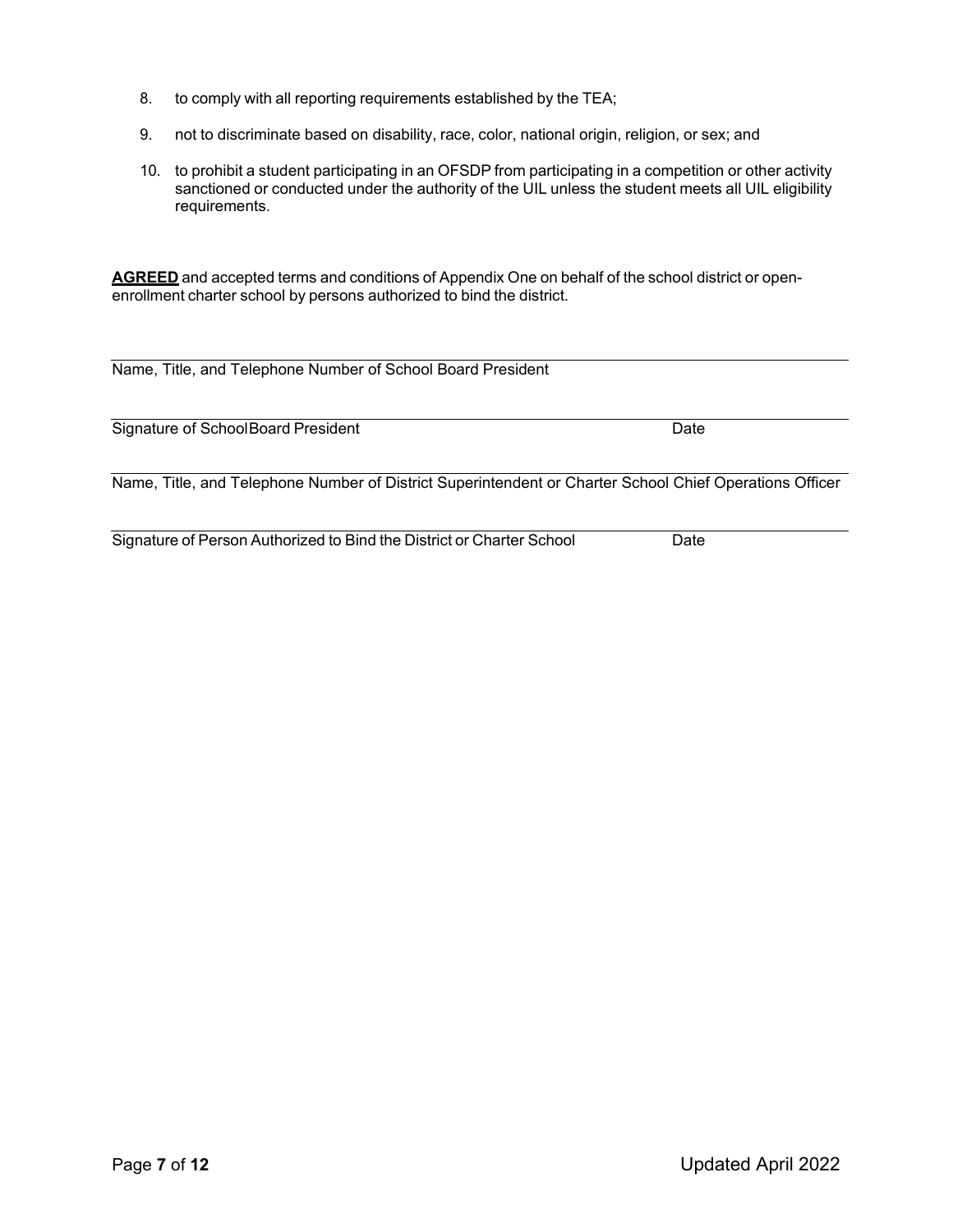## **Appendix Two Board Approval**

**The definition of terms of the application applies to this Appendix Two, Board Approval. The school district or open-enrollment charter school hereinafter called "district" does hereby certify and agree to the following conditions of the agreement.**

**Page limit: Submit no additional pages for Appendix Two. All information requested must be included with this form.**

- 1. The board of trustees of the school district or the governing board of the open-enrollment charter school **agrees to include the OFSDP as an item on the agenda** concerning the proposed application.
- 2. The board of trustees of the school district or the governing board of the openenrollment charter school must discuss the progress of the program before applying to operate an OFSDP.

The proposed OFSDP application was on the agenda and discussed at the board meeting conducted on:

| Month:    | <u> 1989 - Johann Barbara, martxa alemaniar a</u>                                                                      |  |  |
|-----------|------------------------------------------------------------------------------------------------------------------------|--|--|
|           |                                                                                                                        |  |  |
| Year:     | <u> 1989 - Andrea Barbara, política estadounidense de la propia de la propia de la propia de la propia de la propi</u> |  |  |
|           |                                                                                                                        |  |  |
| Location: |                                                                                                                        |  |  |

#### **Agreed and accepted on behalf of the school district or open-enrollment charter school by persons authorized to bind the district.**

Name, Title, and Telephone Number of School Board President

Signature of SchoolBoard President Date Date Date Date Date Date

Name, Title, and Telephone Number of District Superintendent or Charter School Chief Operations Officer

Signature of Person Authorized to Bind the District or Charter School Date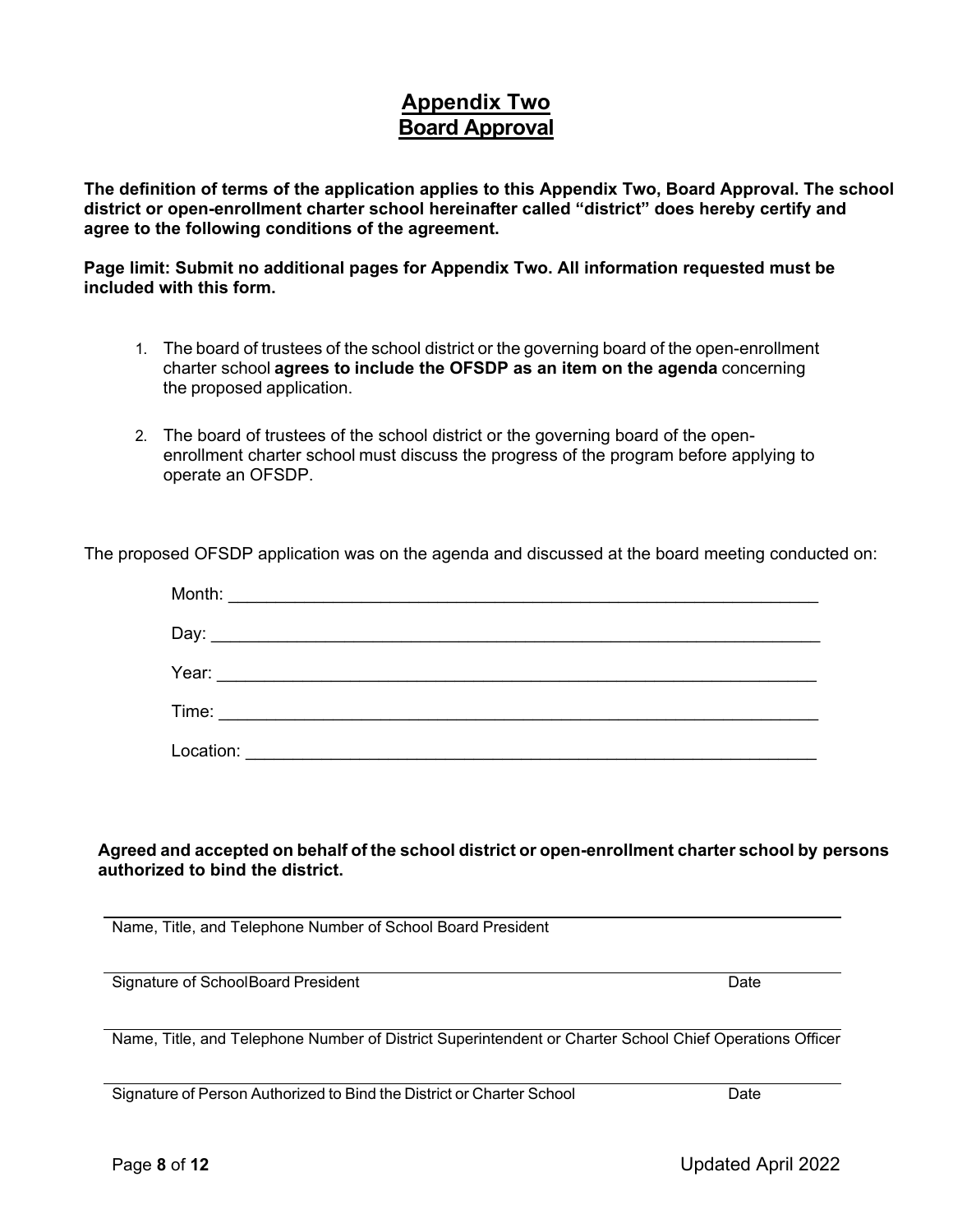## **Appendix Three Attendance and Compliance Procedures of Proposed Program**

**The definition of terms of the application applies to this Appendix Three, Attendance and Compliance Procedures of Proposed Program. The school district or open-enrollment charter school hereinafter called "district" does hereby certify and agree to the following conditions of the agreement.**

**Page limit: Submit a separate PDF document to concisely provide the information below, labeled with the corresponding number, for Appendix Three. All information requested must be included with this form and should be reviewed by the District PEIMS Coordinator prior to submission.**

- 1. Describe the program goals and objectives.
- 2. Indicate the proposed schedule offered to students participating in the OFSDP, including days of the week and times.
- 3. Provide an outline of staff positions and resource personnel (teachers, administrators, counselors, support staff, etc.) associated with the program. Include contact hours each staff position will be obligated to the program.
- 4. Describe the procedures for identifying students, including how the school confirms and documents student eligibility and obtaining student and parental consent for OFSDP participation.
- 5. Indicate the estimated number of OFSDP students that will be served per teacher.
- 6. **If** the OFSDP program will offer special education, career and technology education, pregnancy related services or bilingual education, indicate how services will be provided, the teacher certification standards in each program area, and how services will comply with the [Student](https://tea.texas.gov/Finance_and_Grants/Financial_Compliance/Student__Attendance_Accounting_Handbook/)  [Attendance Accounting](https://tea.texas.gov/Finance_and_Grants/Financial_Compliance/Student__Attendance_Accounting_Handbook/) Handbook.
- 7. OFSDP requires a teacher of record to record the actual number of students' instructional minutes on any given day. Explain the following:
	- a. How the classroom teacher will verify the number of instructional minutes a student receives each day.
	- b. How the district will make sure that minutes for students who did not attend a minimum of 45 minutes on a particular day are not reported for funding.
	- c. How the district will ensure that students transferring from the traditional program (ADA Codes 0-6) to OFSDP (ADA Codes 7-8) will not generate more than one ADA in total for the school year and that students will not receive more than 10,800 minutes per course. It is recommended that the district apply the following formula to determine the maximum OFSDP minutes a student is eligible = (Calendar School Days - Traditional Days Present x 240).
	- d. How the district will ensure that students are not coded in a traditional program on the same day that the student is accumulating OFSDP instructional minutes.
	- e. How the district will ensure that attendance practices and records comply with Sections 2.2.3 and 11.6 of the [Student Attendance Accounting](https://tea.texas.gov/Finance_and_Grants/Financial_Compliance/Student__Attendance_Accounting_Handbook/) Handbook.
	- f. How Student Detail Audit reports for the OFSDP track will be reviewed and certified each sixweek attendance reporting period.

#### **NOTE: absences and days present do not exist in the OFSDP**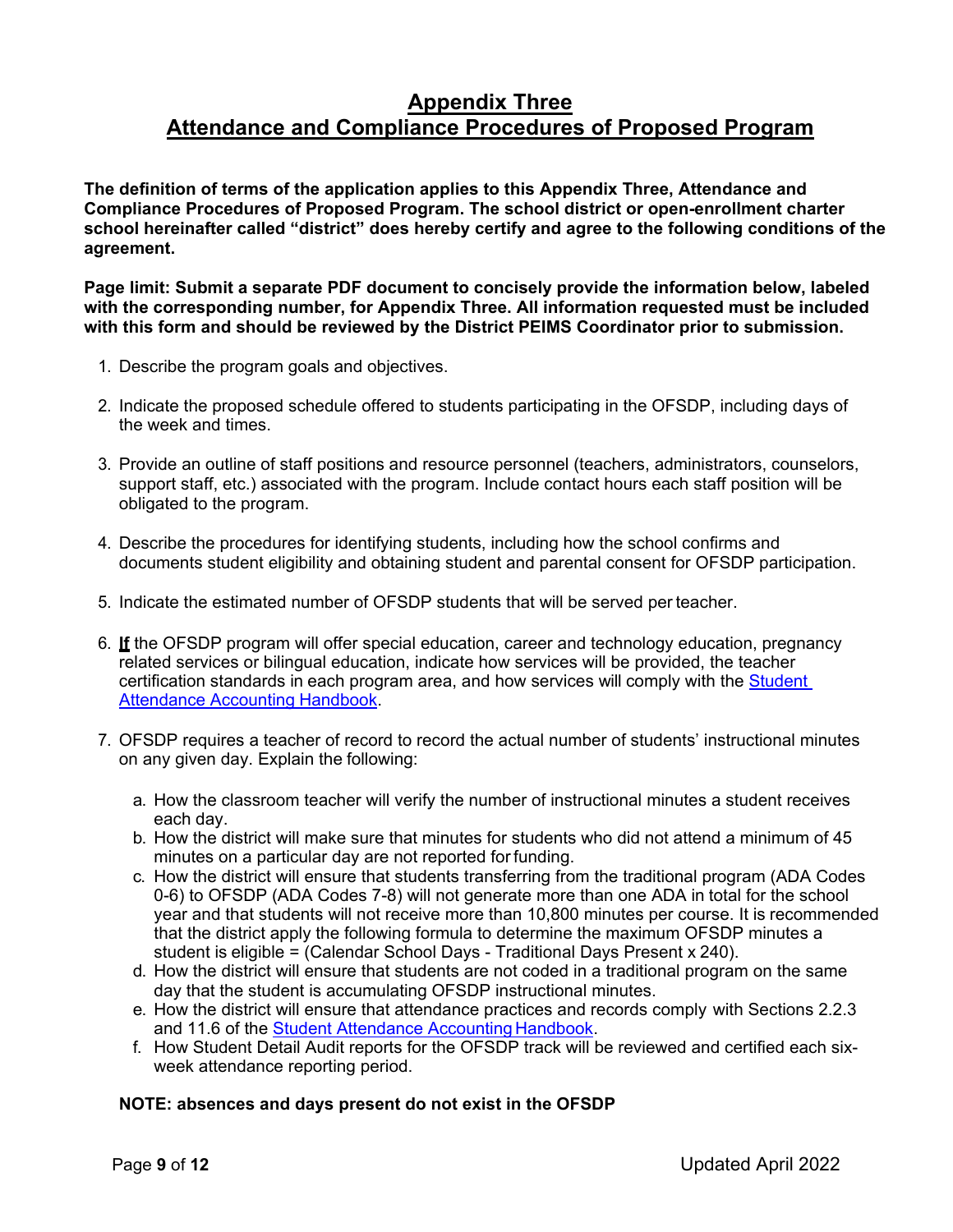- 8. If eligible OFSDP students participate in a credit recovery program offered in the summer, funding is limited to the attendance necessary for the student to recover class credit. Please describe how attendance will be monitored to ensure additional minutes are not reported for funding.
- 9. **If** students are attending a community-based dropout recovery education program offered online as defined by TEC, §29.081 (e-2), must include the following:
	- a. Describe the curriculum credentials, certifications, or other course offerings that relate directly to employment opportunities in the state.
	- b. Describe the individual learning plan or process used to monitor each student's progress.
	- c. Indicate how students will be served by an academic coach and local advocate.
	- d. Indicate the date of the month that monthly student progress reports will be provided to the student's school district.
	- e. Describe the educational software utilized and explain how the software will track and certify the number of instructional minutes each student receives each day.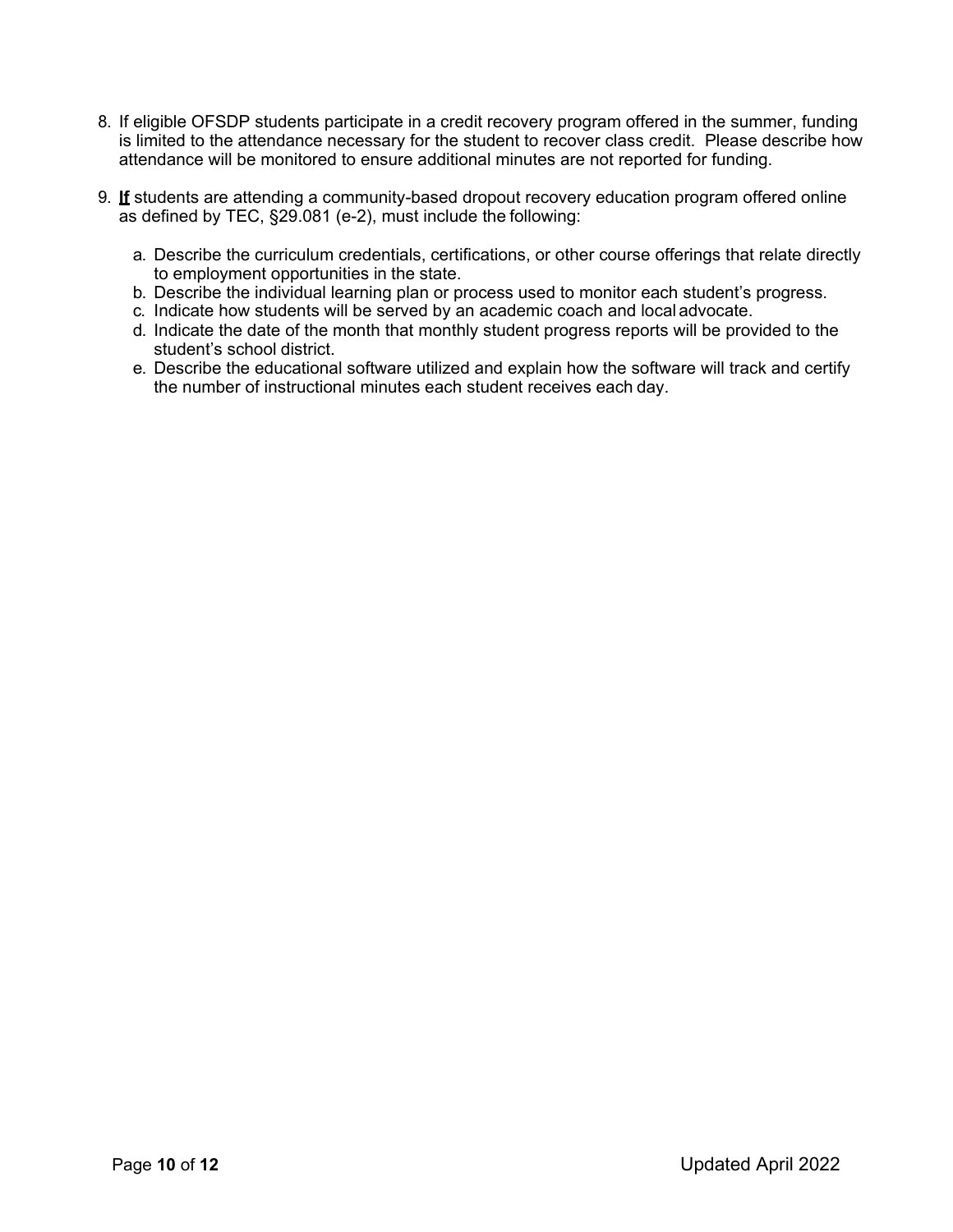## **Appendix Four Contact(s) Sheet**

**The definition of terms of the application applies to this Appendix Four, Contact(s) Sheet. The school district or open-enrollment charter school hereinafter called "district" does hereby certify and agree to the following conditions of the agreement.**

**Page limit: Submit no additional pages for Appendix Four. All information requested must be included with this form.**

## **District Contact(s) for the Application**

| <b>District/Charter School Superintendent:</b> |  |
|------------------------------------------------|--|
| <b>Mailing Address:</b>                        |  |
| City, State, Zip Code:                         |  |
| <b>Telephone Number:</b>                       |  |
| <b>Email Address:</b>                          |  |

| <b>District PEIMS Coordinator:</b> |  |
|------------------------------------|--|
| <b>Email Address:</b>              |  |

| <b>OFSDP Contact Name:</b> |  |
|----------------------------|--|
| <b>Email Address:</b>      |  |

| <b>OFSDP Contact Name:</b> |  |
|----------------------------|--|
| <b>Email Address:</b>      |  |

*NOTE: Most of the contact for the approved OFSDP is done via email. A valid email address(es) must be submitted on this form. Provide the full name(s) of the person(s) who is (are) the email contact(s) to ensure that the TEA has accurate information.*